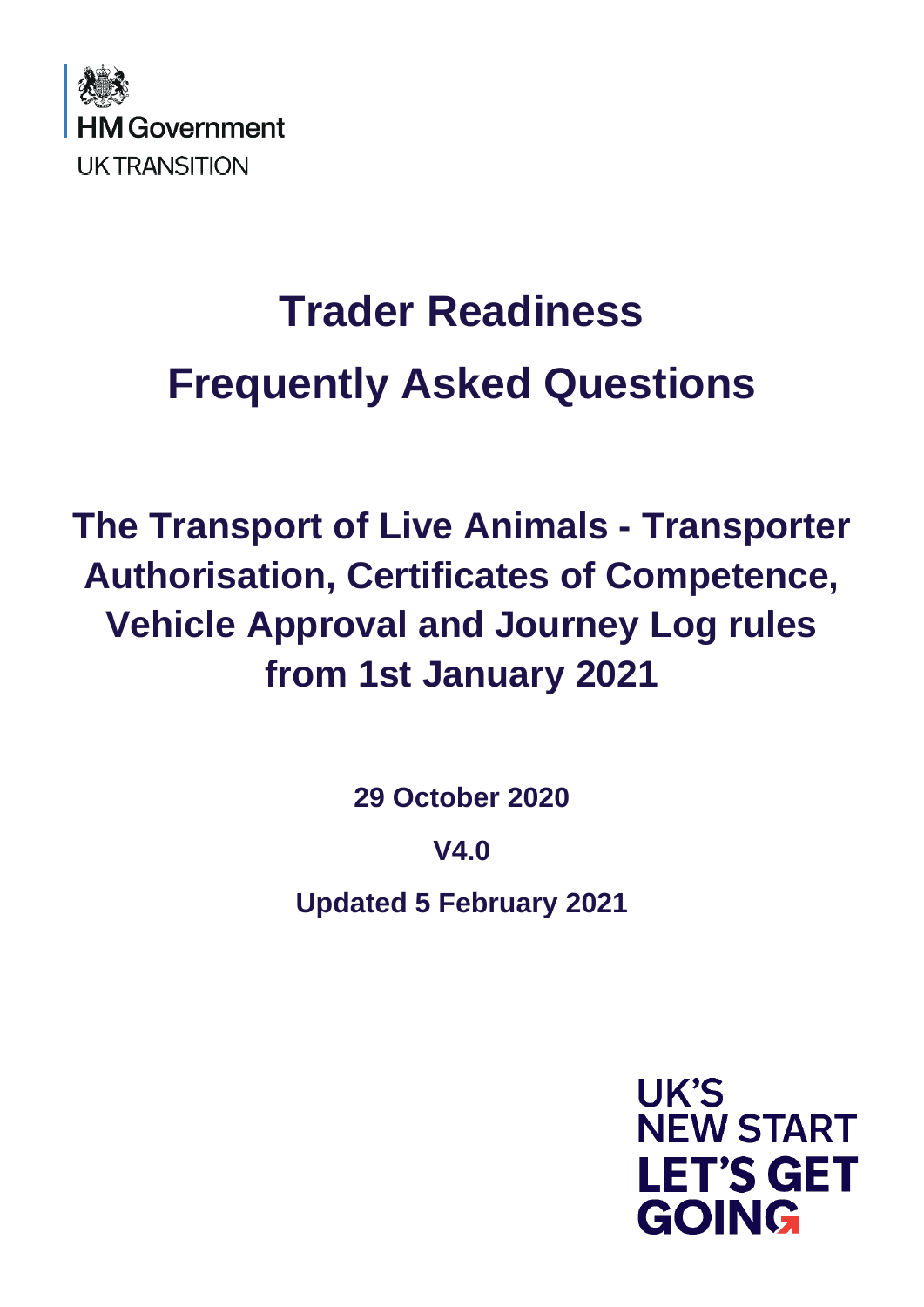# **Contents**

| Section 1 – Exporting live animals from GB to the EU        |  |
|-------------------------------------------------------------|--|
| Section 2 - Importing live animals from the EU to GB8       |  |
| Section 3 - Journeys transiting through GB12                |  |
| Section 4 - Journeys within the UK14                        |  |
| <b>Section 5 - Background and additional information 15</b> |  |

# **Revision History**

| <b>Version</b> | <b>Date</b>      | <b>Amendments</b>                                                                                                                |
|----------------|------------------|----------------------------------------------------------------------------------------------------------------------------------|
| Version 1.0    | 29 October 2020  | <b>Original Version</b>                                                                                                          |
| Version 2.0    | 11 December 2020 | <b>Update to Vehicle</b><br>inspection process<br>Addition of information<br>$\bullet$<br>relating to Northern<br><b>Ireland</b> |
| Version 3.0    | 22 December 2020 | <b>Changes to Northern</b><br>$\bullet$<br><b>Ireland</b><br>Inclusion of ROI CTA<br>Update to equine<br>studbook listing        |
| Version 4.0    | 5 February 2021  | Amendment to Q8,<br>$\bullet$<br>Q16, Q27<br>Addition of Q2, Q3,<br>Q22, Q39                                                     |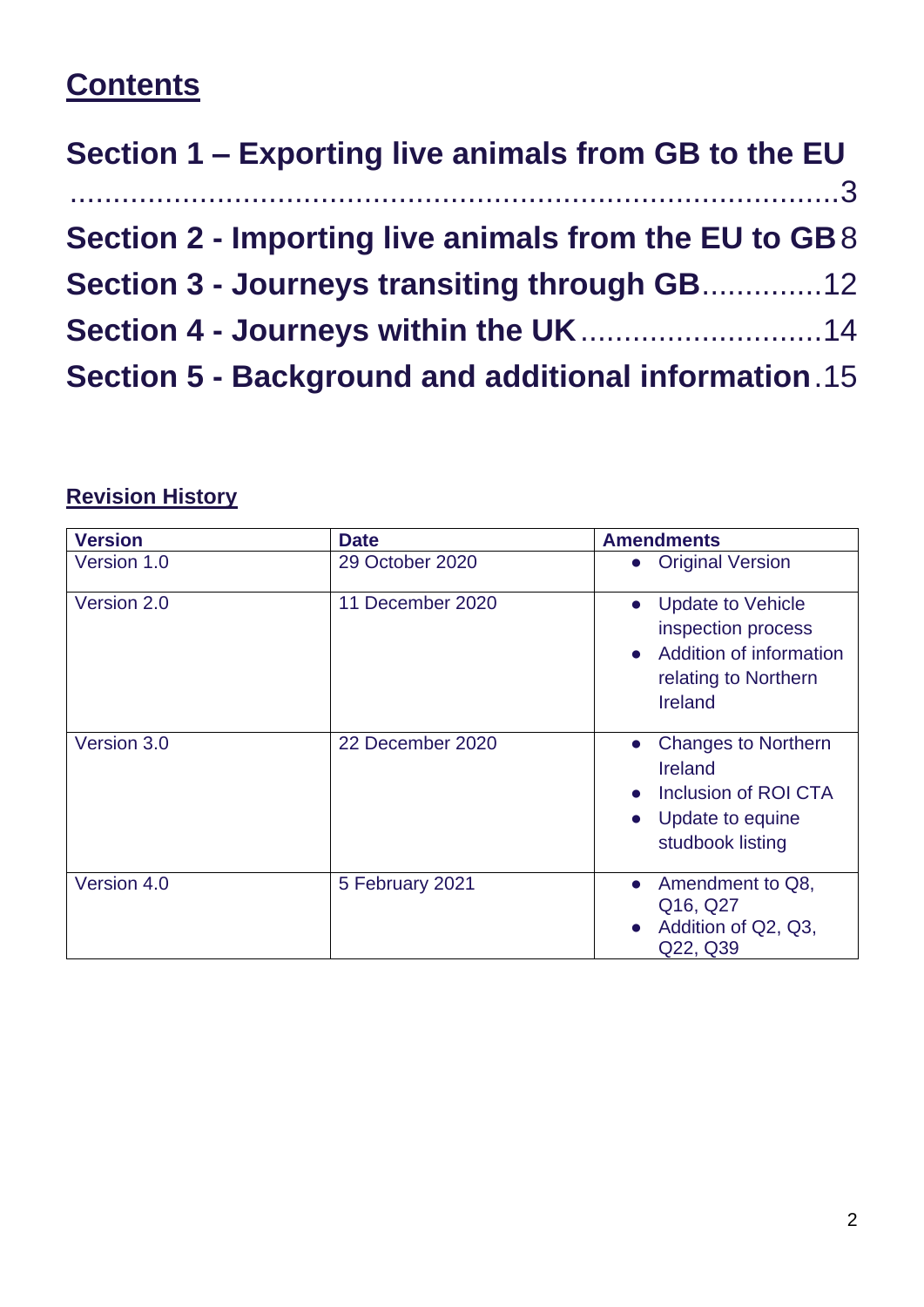# **Section 1 - Exporting live animals from Great Britain (GB) to the EU**

# **Q1. Are my UK issued Transporter Authorisation, Certificate of Competence, and Vehicle Approval Certificates valid for use in the EU from 1st January 2021?**

A. No, these documents will no longer be valid for use in the EU after 31st December 2020

# **Q2. Is there a grace period during which GB documents will continue to be accepted for use in the EU?**

A. There is no grace period. Documents issued by the competent authority in GB will not be valid for use in the EU from 1st January 2021.

# **Q3. Do I still need my UK Transporter Authorisation, Certificate of Competence, and Vehicle Approval Certificates for exports to the EU?**

A. Yes. You will need your UK documents in addition to those issued in the EU to continue to transport to, from and through GB.

# **Q4**. **How do I obtain Transporter Authorisation, Certificates of Competence, and Vehicle Approval Certificates which are valid for use in the EU?**

A. UK transporters wishing to transport live animals into the EU by rail (including Eurotunnel), sea, air or road after 31<sup>st</sup> December 2020 will need to make the relevant applications to an EU Member State. To apply for a Transporter Authorisation, you must be represented in the relevant Member State, and you may not hold an authorisation in more than one Member State.

# **Q5. What does "Representation" in an EU Member State mean?**

A. The term is not defined in the relevant legislation. We advise that you:

i) Contact the relevant competent authority for the Member State you wish to apply to

ii) Seek independent legal advice, specific to your business.

iii) Discuss directly with your relevant trade organisation.

#### **Q6. How do I contact the relevant EU Member State?**

A. You may be able to obtain contact details via the relevant Border Control Posts (BCP). The contact details for BCPs can be found here; [https://ec.europa.eu/food/animals/vet-border](https://ec.europa.eu/food/animals/vet-border-control/bip_en)[control/bip\\_en](https://ec.europa.eu/food/animals/vet-border-control/bip_en)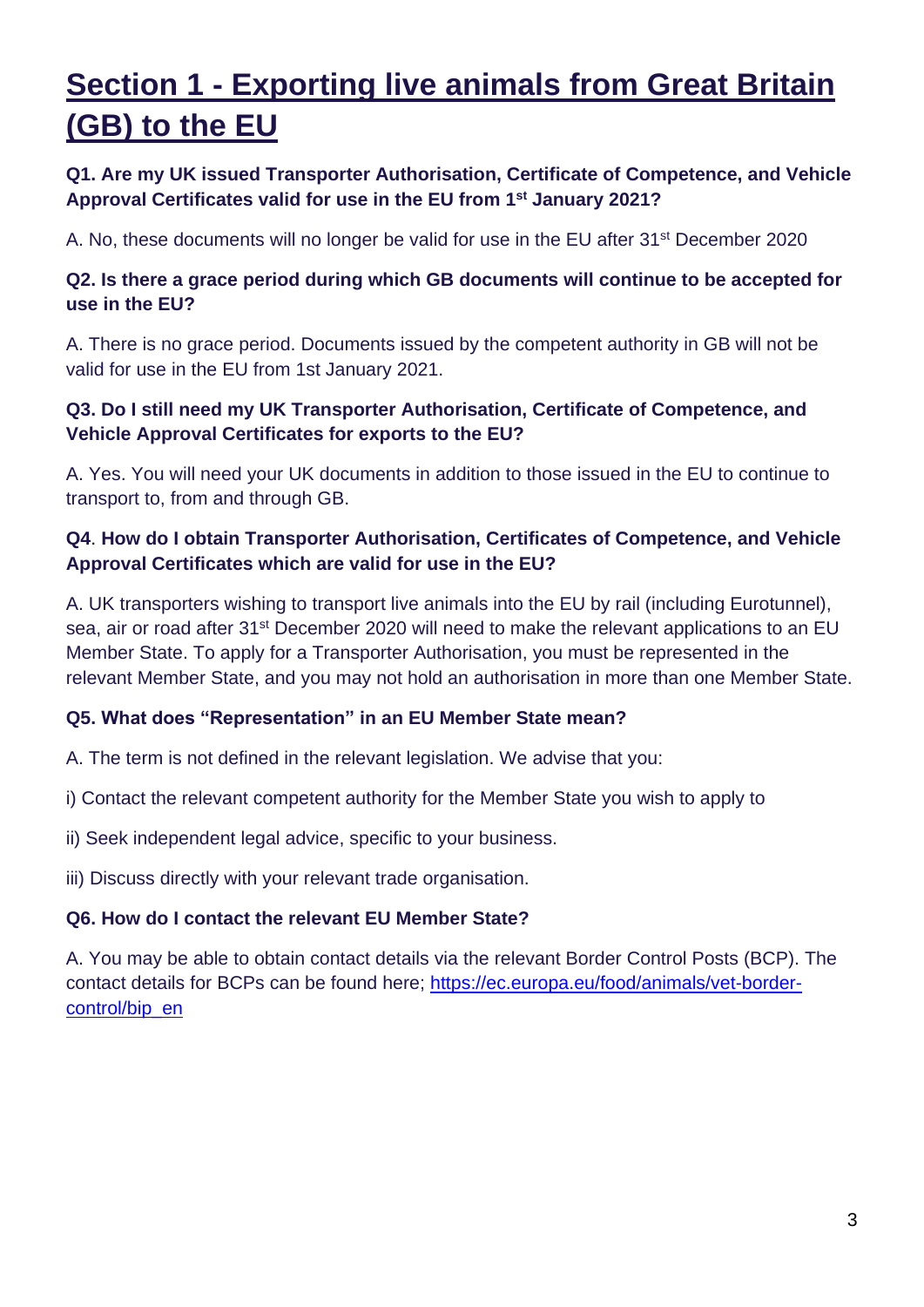# **Q7. Do I have to obtain Certificates of Competence in the Member State I am applying to, or will they accept my UK issued certificate as proof I hold the qualifications?**

A. The EU Commission has stated that Certificates of Competence issued in the UK will not be valid in the EU after 31st December 2020. Therefore, it is likely you will need to obtain a new Certificate of Competence in the Member State to which you are applying. We suggest that you discuss this with the Member State directly and they can advise you of their procedures.

# **Q8. Will Ireland provide a pathway provide a pathway to recognise training undertaken in the UK for the purposes of issuing a Certificates of Competence?**

A. The Common Travel Area provides for Irish and British citizens to move freely and reside in either jurisdiction and enjoy associated rights and entitlements

Ireland has made provision for the recognition of training carried out in the UK for the purposes of granting driver and attendant Certificates of Competence.

Please contact the Department of Agriculture, Food and the Marine (DAFM) in Republic of Ireland for further details and how to apply. A link can be found in section 5.

# **Q9. Do I need to take my vehicle to the EU Member State in which I am applying for my Vehicle Approval Certificate?**

A. The EU Commission has stated that Vehicle Approval Certificates issued by the UK will not be valid after 31st December 2020. Therefore, it is likely you will need to take your vehicle to the relevant EU Member State for inspection. We suggest that you discuss this with the Member State directly and they can advise you of their procedures.

# **Q10. Can I apply to another Member State for Transporter Authorisation, Certificates of Competence, and Vehicle Approval Certificates, ahead of 31st December 2020?**

A. Under Article 12 and Article 18 of Council Regulation EC No 1/2005, transporters cannot apply for authorisation or vehicle approval in more than one Member State at a time. A transporter holding a UK authorisation and vehicle approval would therefore need to wait until after 31<sup>st</sup> December 2020 and then apply for a new authorisation to the competent authority in the Member State in which they were represented. In order to reduce the time you may be without relevant EU authorisation you should ensure you fully understand the requirements for applications in the Member State you are choosing to apply to ahead of 1 January; your chosen Member State will be able to advise on how long it will take them to process applications.

However, the Regulation does not prohibit making an application for a second Certificate of Competence, so it is possible you may apply and obtain this from the relevant EU Member State ahead of 31<sup>st</sup> December 2020.

It may be possible for a transporter currently holding a UK authorisation to apply to another Member State before 31<sup>st</sup> December 2020 by establishing a separate corporate entity in that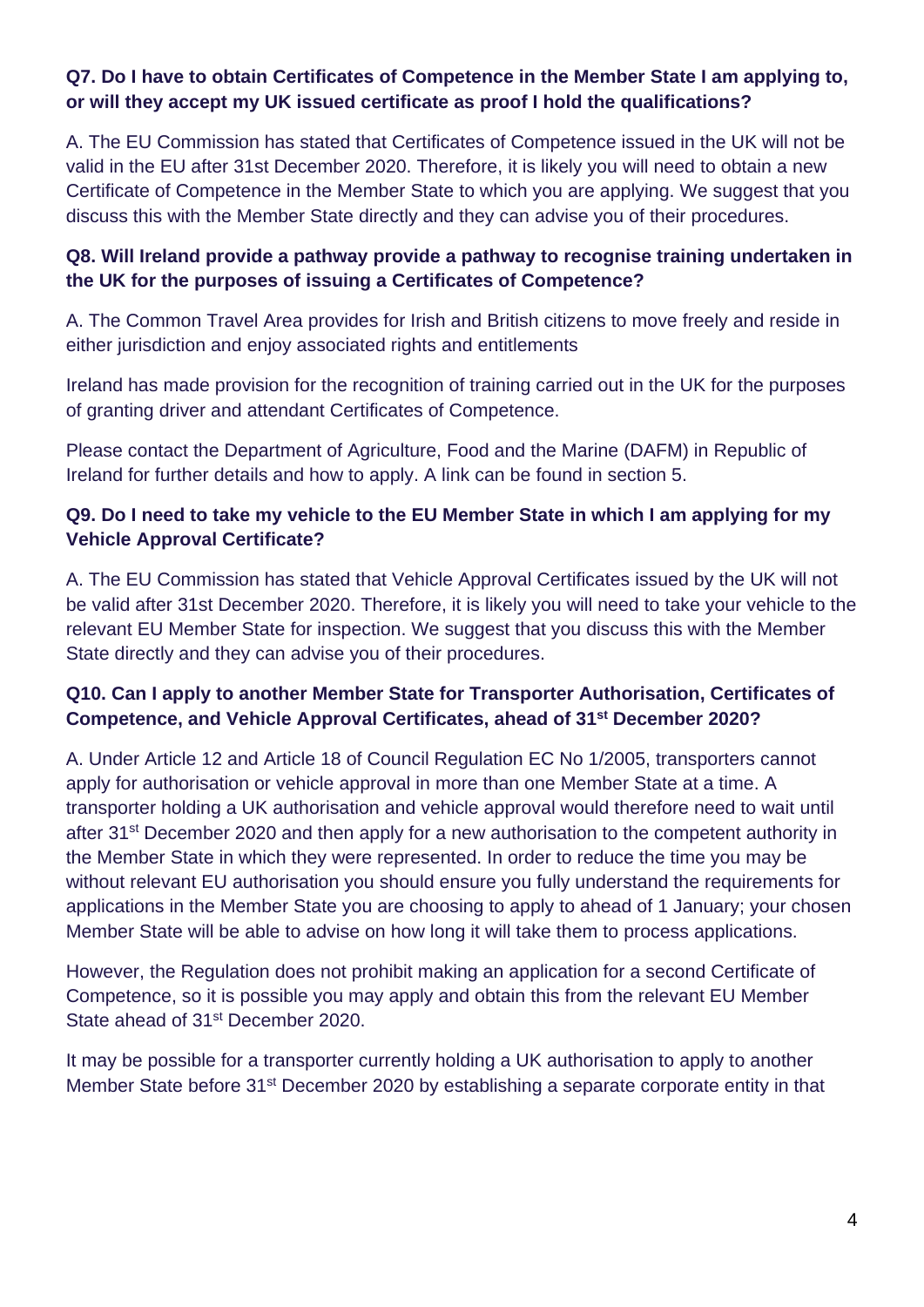Member State. Transporters should seek their own legal advice on this point to ensure that they comply with the requirements of Regulation 1/2005 and any relevant legislation in that Member State.

# **Q11. How long will the process take to obtain Transporter Authorisation, Certificates of Competence, and Vehicle Approval Certificates from an EU Member State?**

A. This may vary. You should contact the relevant competent authority for the Member State you wish to apply to for further information.

# **Q12. Can I hold both a UK and EU version of Transporter Authorisation, Certificates of Competence, and Vehicle Approval Certificates?**

A. After 31st December 2020 it will be possible to hold both versions of the documentation since the UK will no longer be an EU Member State.

# **Q13. Do I require a Journey Log to travel to the EU or another 3rd country?**

A. If you are transporting cattle, sheep, pigs, goats and unregistered horses on a journey of over 8 hours from UK to the EU or to another 3<sup>rd</sup> country in connection with an economic activity, you will require a Journey Log. These will be required for journeys by rail (including Eurotunnel), sea, air or road.

Please see additional questions for details of how and where to apply and for further information on equines

### **Q14. Is a Journey Log required for flying?**

A. If the overall journey time from place of departure in the UK to destination in the EU or a third country exceeds 8 hours, then a Journey Log approved by the Animal & Plant Health Agency (APHA) is required. Please see additional questions on how to apply.

You will need to confirm with the EU country of entry if an EU Journey Log is required.

#### **Q15. Will Journey Logs approved by the UK be accepted in the EU?**

A. For journeys originating in GB; Journey Logs approved by GB authorities will not be accepted in the EU after 31st December 2020. A separate EU-approved Journey Log will be needed for travel in the EU. The GB and EU approved Journey Logs will both be required to cover the entire journey.

For journeys originating in Northern Ireland, please contact the Department of Agriculture, Environment and Rural Affairs (DAERA); <https://www.daera-ni.gov.uk/contact>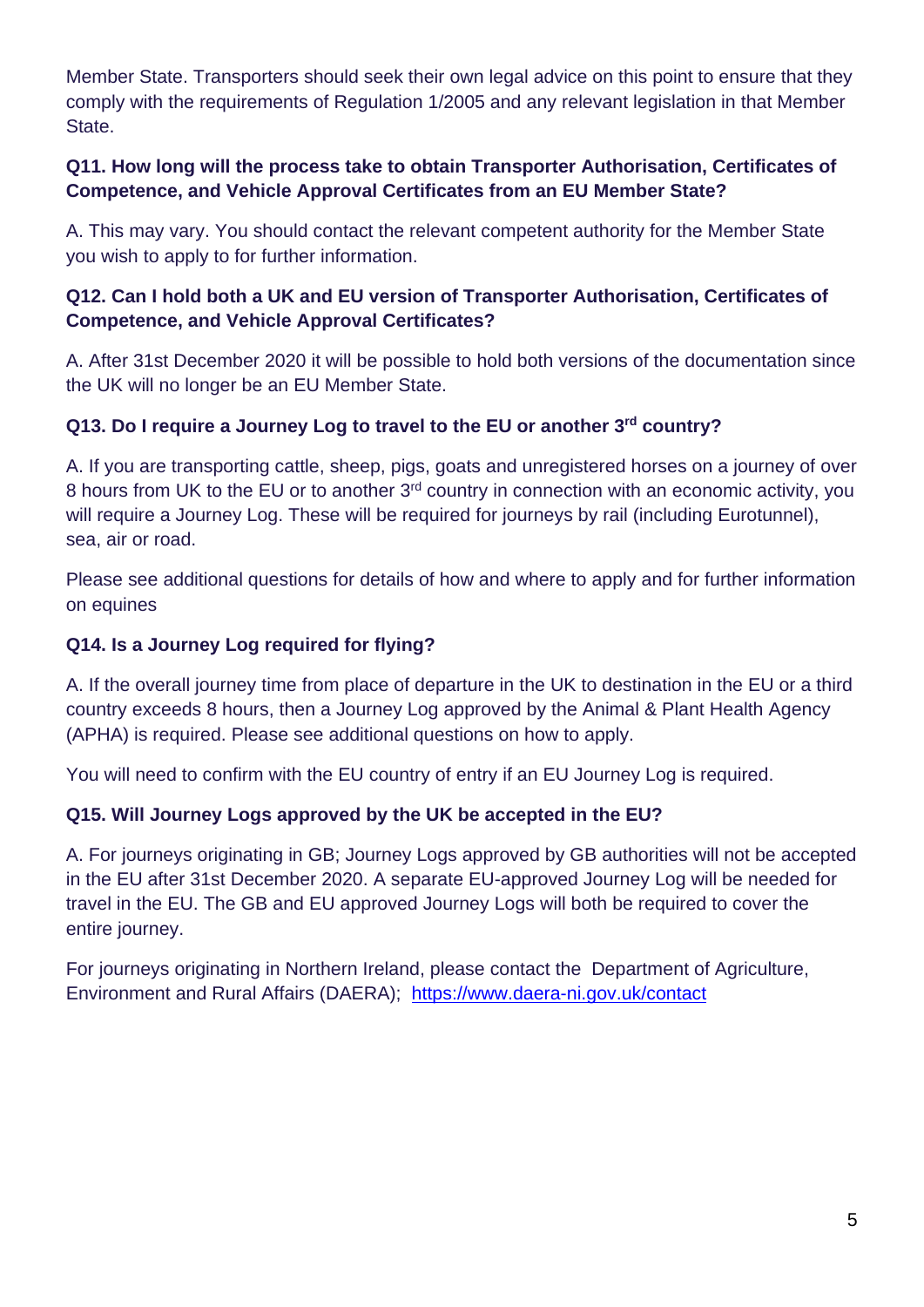# **Q16. I need a Journey Log for a journey taking place from the UK after 31st December 2020, where do I apply for approval?**

A. If the animals are to be transported from the UK into the EU or another 3rd country, then you must obtain a Journey Log ahead of your journey taking place as follows:

#### Journeys from GB to mainland EU (excluding ROI):

i) If your journey begins in Great Britain, you must obtain approval for your Journey Log from APHA, as you do now, to cover the entire journey.

ii) In addition to the GB approved Journey Log, you must also obtain a separate Journey Log approval from the relevant competent authority of the Member State which will be the first point of entry into the EU

#### Journeys from NI to mainland EU (excluding ROI)

iii) If your journey starts in Northern Ireland, please contact DAERA to obtain your Journey Log.

iv) If your journey starts in Northern Ireland and transits GB with the intention of onward movement into the EU or another 3rd country, please contact DAERA to obtain your Journey Log

#### Journeys from GB to Republic of Ireland

v) If your journey begins in Great Britain with the intention of travel to ROI directly, you must obtain approval for your Journey Log from APHA, as you do now, to cover the entire journey.

vi) In addition to the GB approved Journey Log, you must also obtain a separate Journey Log approval from DAFM. Contact details for DAFM can be found in section 5.

vii) If your journey starts in GB and transits Northern Ireland with the intention of onward movement into the EU, you will need to obtain a journey log from APHA in addition to a Journey log from DAERA.

#### Journeys from Northern Ireland to Republic of Ireland

viii) If your journey starts in Northern Ireland, please contact DAERA to obtain your Journey Log.

**For example,** if you travel from Dover to Calais, you will need to obtain approval of an EU Journey Log from the competent authority in France as your first point of entry into the EU. Similarly, if you travel from Harwich to Hook of Holland, you will need to apply to the Dutch authority for approval of your EU Journey Log. This is in addition to obtaining approval of your separate GB Journey Log from APHA.

If the animals are being transported directly into a 3rd country, without transiting any EU Member States, then you only need to obtain approval of your Journey Log from APHA (if your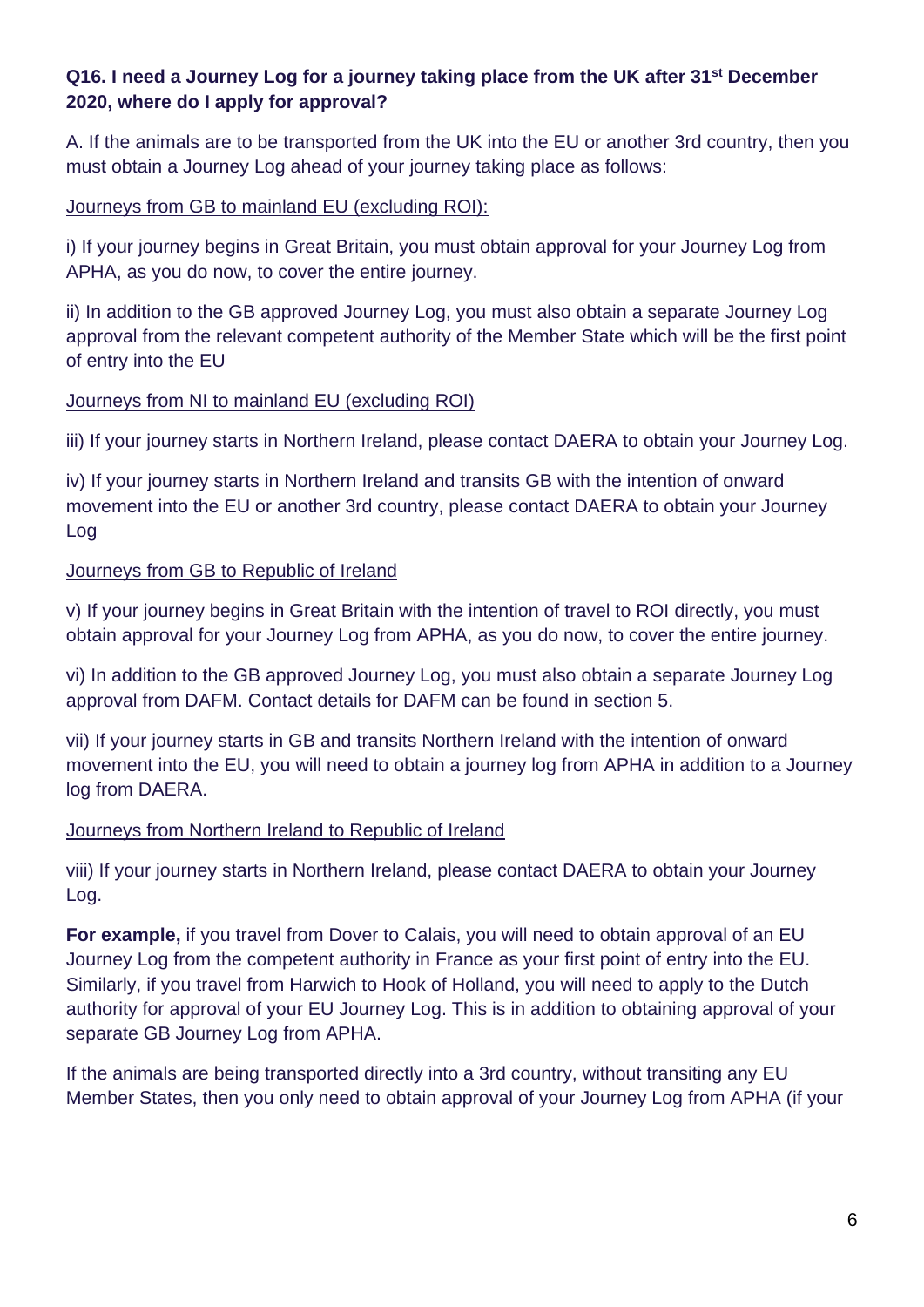journey starts in GB) or DAERA (if your journey starts in Northern Ireland), ahead of the journey taking place.

You do not need to submit your approved EU Journey Log to APHA; however, you will need to make a formal declaration with your GB Journey Log application that you have applied for an EU Journey Log.

# **Q17. How far in advance of my journey taking place, do I need to apply for a Journey Log?**

A. Journey Logs should be applied for at least 2 working days in advance of the journey. Each Member State may have additional timeframes in place, so we advise that you check with the Member State to whom you are applying .

# **Q18. Where do I return my Journey Log after the journey is complete?**

A. All Journey Logs should be returned to the relevant approval authority within 30 days of the journey taking place.

i) GB approved Journey Logs should be returned to APHA

ii) NI approved Journey Logs should be returned to DAERA

iii) EU approved Journey Logs should be returned to the competent authority in the EU Member State which granted approval for the journey to take place.

# **Q19. I have a horse which holds registered status in the UK, what are the changes after the end of the Transition Period on 31 December 2020?**

A. The European Commission has accepted the UK application for third country listing of our breeding bodies under Article 34 of Regulation (EU) 2016/1012. The list of breeding bodies has been published on the Commission's website. This will allow these breeding bodies to continue to trade with those in the EU, on the same terms after the end of the Transition Period as they currently do under the Zootech regime. The list of approved bodies can be viewed here: [https://ec.europa.eu/food/sites/food/files/animals/docs/zootechnics\\_non-eu\\_dir-94-](https://ec.europa.eu/food/sites/food/files/animals/docs/zootechnics_non-eu_dir-94-28_herdbook-gbr.pdf) [28\\_herdbook-gbr.pdf](https://ec.europa.eu/food/sites/food/files/animals/docs/zootechnics_non-eu_dir-94-28_herdbook-gbr.pdf)

# **Q20**. **Do live animals have to enter the EU via a Border Control Post?**

A. Live animals entering the EU from the UK may need to enter through a Border Control Post (BCP). This may mean that your current routes are no longer available, and you will need to plan alternatives. Alternative routes could take longer than your current one. You will need to ensure that the planned journey and rest stops are compliant with legal requirements and that you have contingency plans in place for potential disruption. The current list of BCP's in the EU will be updated as the location of new BCP's are agreed. The list can be viewed here: [Designated Border Control Posts \(BCPs\) | Food Safety \(europa.eu\)](https://ec.europa.eu/food/animals/vet-border-control/bip_en)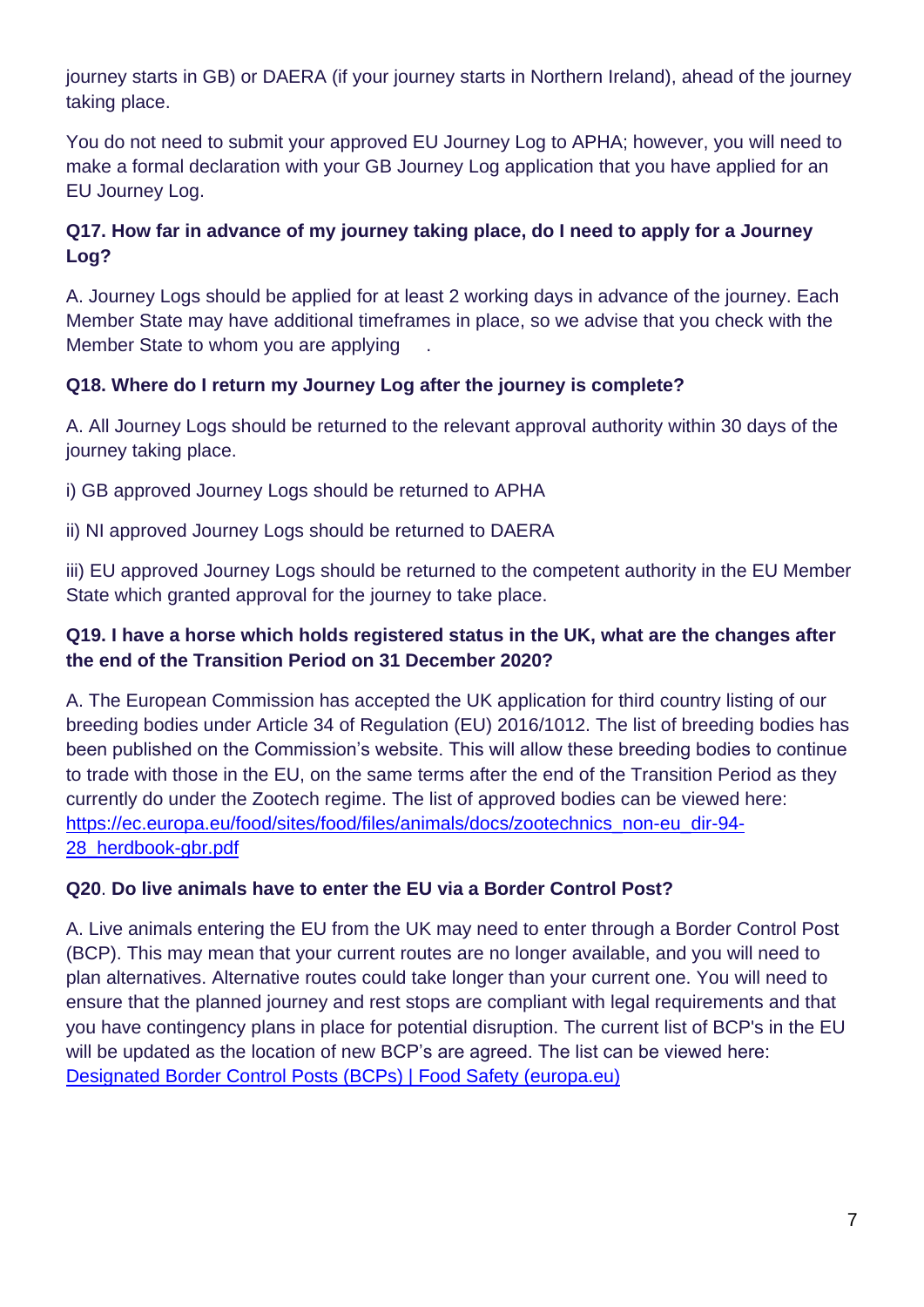# **Section 2 - Importing live animals from the EU to GB**

# **Q21. I hold Transporter Authorisation, Certificates of Competence, and Vehicle Approval Certificates which have been issued by an EU Member State (not UK), are these valid for journeys in GB?**

A. No, they will not be valid in GB after 31<sup>st</sup> December 2020.

Transporters entering or transiting GB by rail (including Eurotunnel), road, sea or air, will be required to obtain Transporter Authorisation, Certificates of Competence and Vehicle Approval Certificates from the relevant delegated bodies in GB or Northern Ireland.

Further information on how to apply can be obtained by contacting either APHA by email: [CITCarlisle@apha.gov.uk](mailto:CITCarlisle@apha.gov.uk) or DAERA - <https://www.daera-ni.gov.uk/contact>

#### **Q22. Is there a grace period during which EU documents will continue to be accepted for use in GB?**

A. There is no grace period. Documents issued in the EU will not be valid for use in GB from 1st January 2021.

In order to continue to transport into, from or through GB, you must ensure that you have obtained Transporter Authorisation, Certificates of Competence and Vehicle Approval Certificates from the relevant delegated bodies in GB or Northern Ireland.

# **Q23. I hold Transporter Authorisation, Certificates of Competence, and Vehicle Approval Certificates which were issued by an EU Member State (not UK), are these valid for journeys in Northern Ireland?**

A. Yes these will remain valid in Northern Ireland after 31<sup>st</sup> December 2020, in line with the Northern Ireland Protocol.

#### **Q24. How do I obtain Transporter Authorisation, Certificates of Competence, and Vehicle Approval Certificates which are valid for use in GB?**

A. EU transporters wishing to transport live animals into GB by rail (including Eurotunnel), road, sea or air after 31<sup>st</sup> December 2020 will need to make applications to the relevant delegated bodies for Certificates of Competence and Vehicle Approval Certificates, and to APHA for a Transporter Authorisation. To apply for a Transporter Authorisation, you must be represented in GB.

Further information on how to apply can be obtained by contacting APHA by email: [CITCarlisle@apha.gov.uk](mailto:CITCarlisle@apha.gov.uk)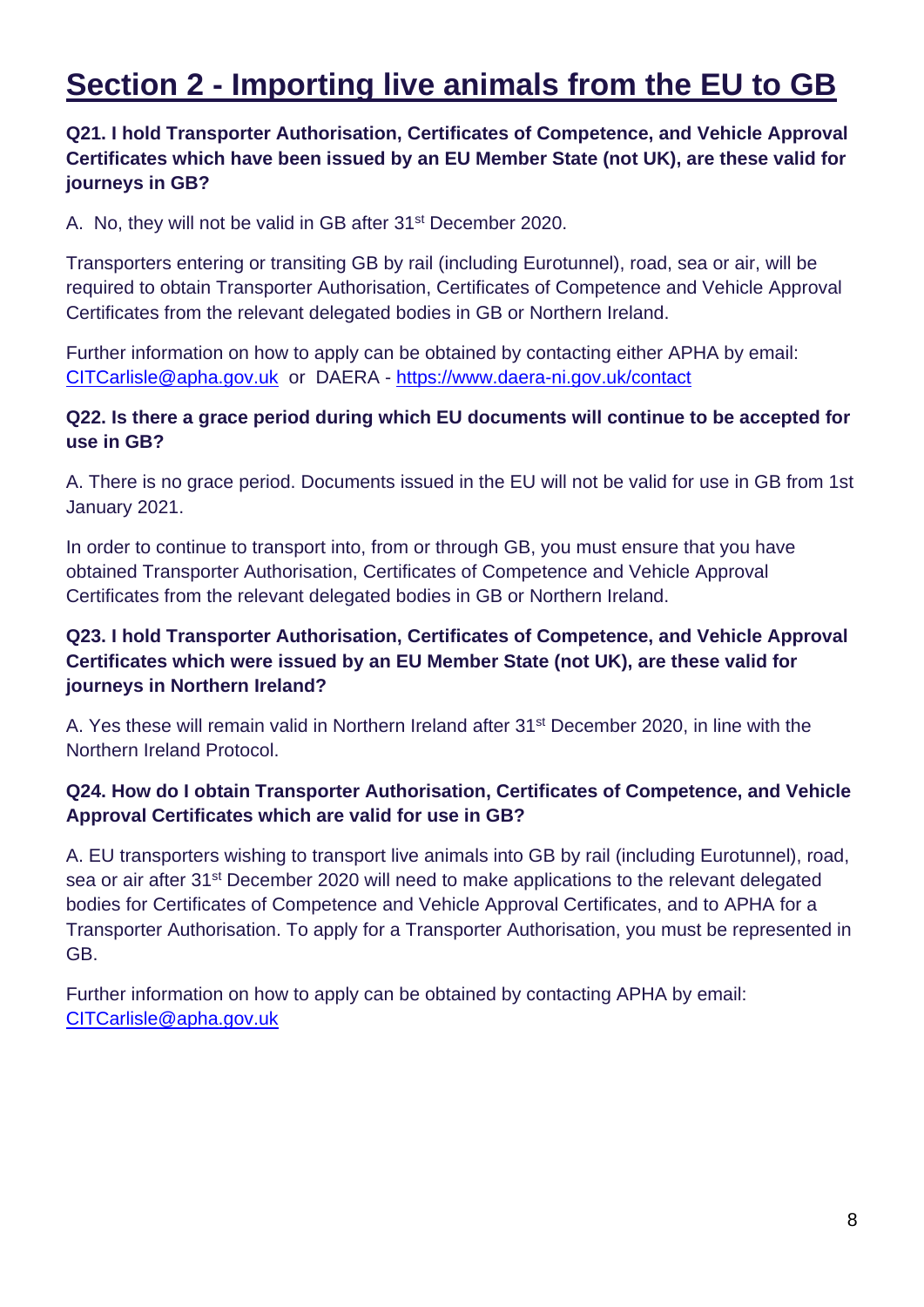### **Q25. What does "Representation" in GB mean?**

A. To obtain a Transporter Authorisation issued in GB, applicants are required to be established (e.g. living in GB) or represented in GB.

In order to confirm you are established within GB you will need to provide APHA with your GB address and full contact details.

Where a person or business is providing representation on your behalf, you will need to provide APHA with the name of the person or business, a full GB address and full contact details.

Representation within GB can be in any of the following forms:

- GB agent
- GB transporter
- GB business
- GB individual

### **Q26. Do I have to obtain Certificates of Competence in GB, or will they accept my EU issued certificate as proof I hold the qualifications?**

A. Certificates of Competence issued in the EU will not be valid in GB after 31st December 2020. Therefore, you will need to undertake GB training and assessment in order to obtain a new Certificate of Competence from a relevant delegated body within GB.

#### **Q27. Will GB recognise Irish Certificates of Competence?**

A. The Common Travel Area provides for Irish and British citizens to move freely and reside in either jurisdiction and enjoy associated rights and entitlements.

GB has made provision for the recognition of training and assessment carried out in Ireland for the purposes of granting a GB driver and attendant Certificate of Competence. The ROI Certificate of Competence will not be recognised for use in GB.

In order to apply for a GB Certificate of Competence, you must be able to provide a copy of your valid Certificate of Competence issued in Ireland showing the species of animal you have been permitted to transport and what type of journey (short or long) you have been assessed to undertake. If your Certificate of Competence does not show these details, then you must submit additional documents providing evidence as to the level of training and assessment undertaken. Where this supporting evidence is not available. APHA will be unable to provide a Certificate of Competence and you will be required to undertake training and assessment at an approved centre in GB.

For further information and an application form, please contact APHA; [CITCarlisle@apha.gov.uk](mailto:CITCarlisle@apha.gov.uk)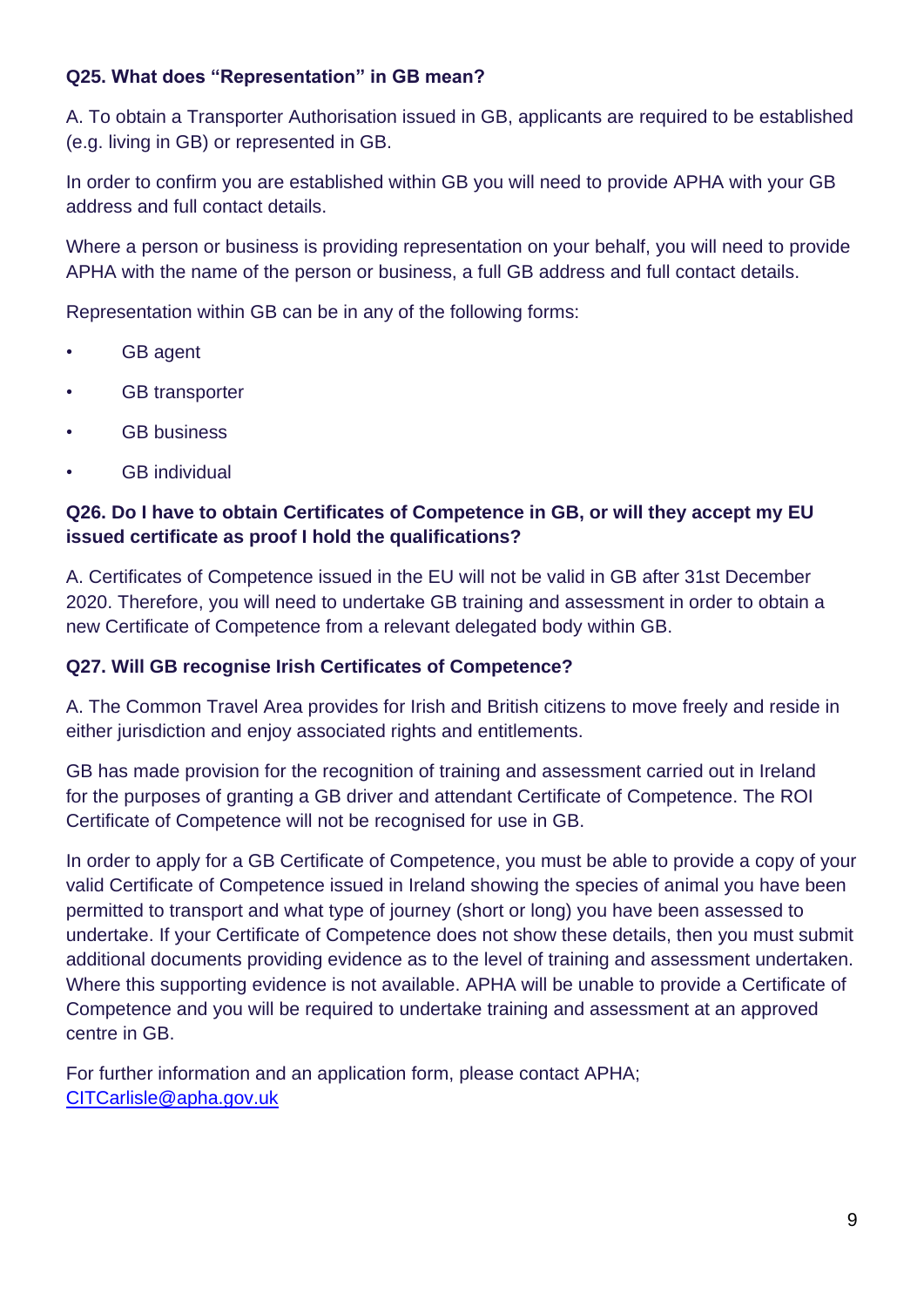# **Q28. Do I need to take my vehicle to GB for my Vehicle Approval Certificate?**

A. Vehicle Approval Certificates issued by the EU will not be valid in GB after 31st December 2020. Therefore, you may need to bring your vehicle to GB to be inspected by the relevant delegated body.

Further information on how to apply can be obtained by contacting APHA by email: [CITCarlisle@apha.gov.uk](mailto:CITCarlisle@apha.gov.uk)

# **Q29. Can I apply to GB for Transporter Authorisation, Certificates of Competence, and Vehicle Approval Certificates, ahead of 31st December 2020?**

A. Under Article 12 of Council Regulation EC No 1/2005, transporters cannot apply for transporter authorisation in more than one Member State at a time. If a transporter holding an EU authorisation wishes to apply for a GB authorisation, then they would need to wait until after 31<sup>st</sup> December 2020. They would need to obtain representation within GB and then apply to APHA for a new transporter authorisation.

Under Article 18 of Council Regulation EC No 1/2005 it is not permissible to hold vehicle approval in more than one Member State. It may be possible to have your vehicle inspected prior to 1st January 2021; however, approval certificates can only be granted from 1st January 2021 onwards.

The Regulation does not prohibit making an application for a second Certificate of Competence, so it is possible that you may apply and obtain this from the relevant delegated body within GB ahead of 1st January 2021.

# **Q30. Can I hold both a UK and EU version of Transporter Authorisation, Certificates of Competence, and Vehicle Approval Certificates?**

A. After 31st December 2020 it will be possible to hold both versions of the documentation since the UK will no longer be an EU Member State.

# **Q31. Do I require a Journey Log for movements from the EU to GB?**

A. If you are transporting cattle, sheep, pigs, goats and unregistered horses on a journey of over 8 hours from the EU or a 3<sup>rd</sup> country into GB in connection with an economic activity, you will require a Journey Log. This includes journeys by rail (including Eurotunnel), sea, air or road.

Please see additional questions on how and where to apply and for the import of equines

# **Q32. Is a Journey Log required for flying?**

A. If the overall journey time from place of departure in the EU or a third country to GB exceeds 8 hours, then a Journey Log approved by APHA is required. Please see additional questions of how to apply.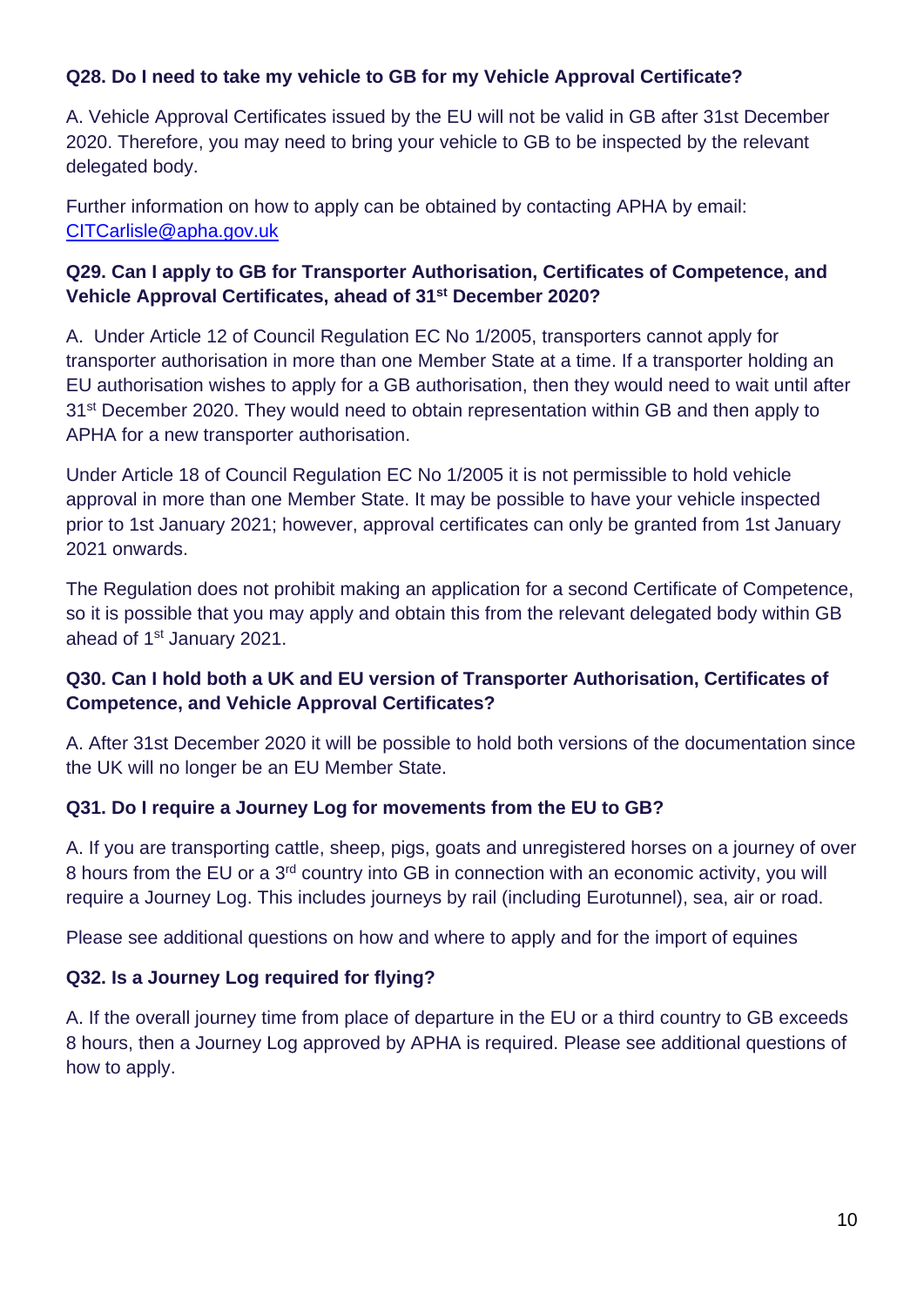If originating from a location in the EU, you will need to confirm with the EU country where the journey commences if a separate EU Journey Log is required.

# **Q33. Will Journey Logs approved by the EU be accepted in GB?**

A. No. Journey Logs approved by the EU authorities will not be accepted in GB after 31st December 2020. A separate Journey Log approved by GB will be needed for travel in GB. The GB and EU approved Journey Logs will both be required to cover the entire journey.

# **Q34. I need a Journey Log for a journey taking place from the EU to the UK after 31st December 2020, where do I apply for approval?**

A. If the animals are travelling from the EU into the GB then you must obtain a Journey Log ahead of your journey taking place as follows:

i) If your journey begins in the EU and ends in GB, you must obtain approval for your Journey Log in the Member State of origin and from APHA, to cover the entire journey.

ii) For journeys originating in the EU and transiting GB please refer to section 3

# **Q35. How far in advance of my journey taking place, do I need to apply to APHA for a Journey Log?**

A. Journey Logs should be applied for at least 2 working days in advance of the journey.

#### **Q36. Where do I return my Journey Log after the journey is complete?**

A. All Journey Logs should be returned to the relevant approval authority within 30 days of the journey taking place.

i) GB approved Journey Logs should be returned to APHA

ii) NI approved Journey Logs should be returned to DAERA

iii) EU approved Journey Logs should be returned to the competent authority in the EU Member State which granted approval for the journey to take place.

# **Q37. I have a horse which holds registered status in the EU; what are the changes after the end of the Transition Period on 31 December 2020?**

A. From January 2021, new import requirements will apply to live animals, including equines. EU Transporters will require a Transporter Authorisation, a driver/attendant Certificate of Competence, and a valid Vehicle Approval Certificate issued by the UK authorities. Applications for Journey Logs for unregistered horses travelling on journeys over 8 hours, must be submitted to APHA for any journeys ending in or transiting through GB, ahead of the journey taking place. Transporter Authorisations, driver/attendant Certificates of Competence, Vehicle Approval Certificates and Journey Logs issued by an EU Member State are no longer valid for use in GB.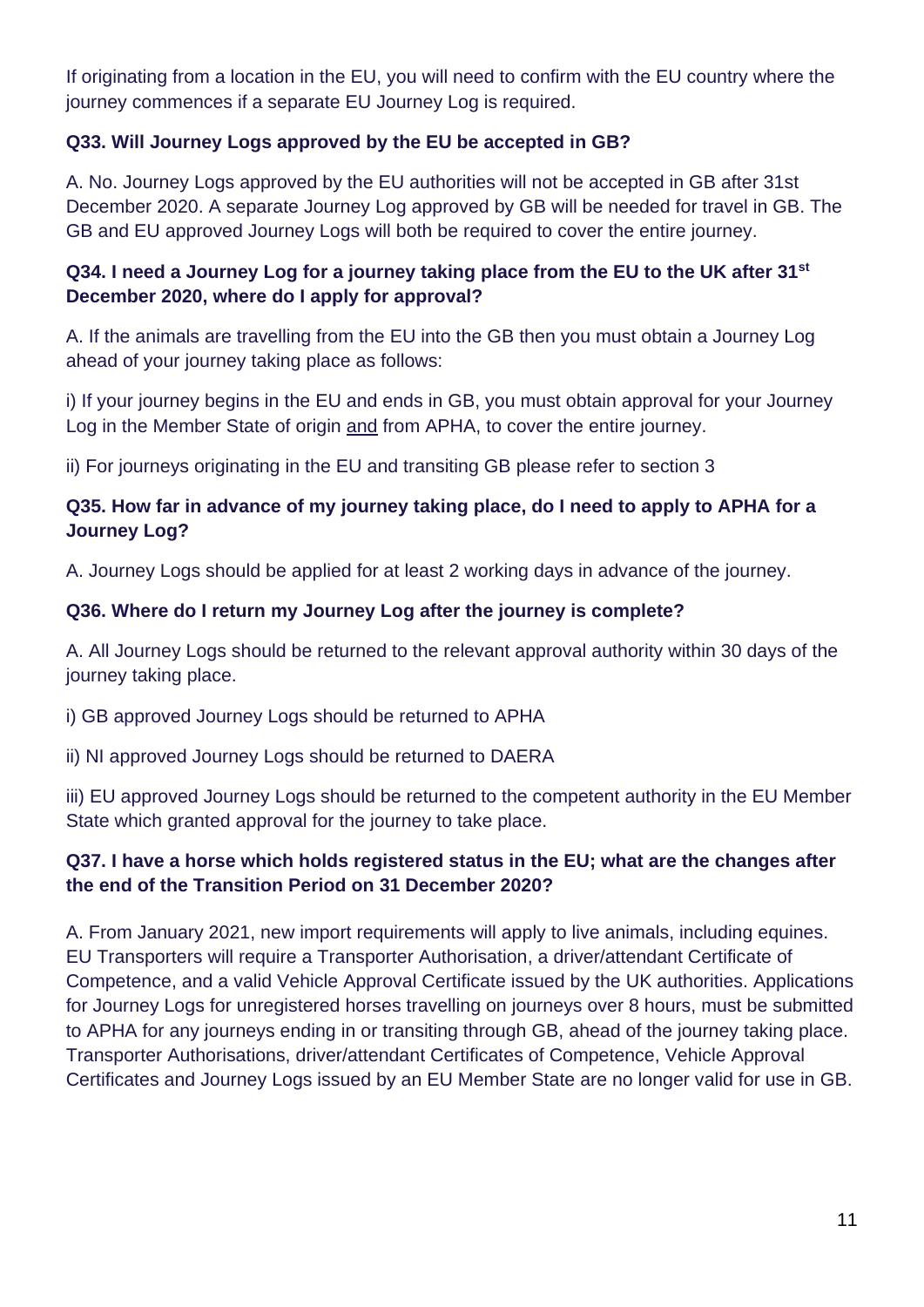# **Section 3 - Journeys transiting through GB**

# **Q38. I hold Transporter Authorisation, Certificates of Competence, and Vehicle Approval Certificates which were issued by an EU Member State (not UK), are these valid for journeys transiting GB and ending in Northern Ireland or the EU?**

A. No, they will not be valid in GB after 31<sup>st</sup> December 2020.

Transporters entering or transiting GB, will be required to obtain Transporter Authorisations, Certificates of Competence and Vehicle Approval Certificates from the relevant delegated bodies in GB or Northern Ireland.

Further information on how to apply can be obtained from APHA: [CITCarlisle@apha.gov.uk](mailto:CITCarlisle@apha.gov.uk)

Or DAERA - <https://www.daera-ni.gov.uk/contact>

#### **Q39. Is there a grace period during which EU documents will continue to be accepted for use in GB?**

A. There is no grace period. Documents issued in the EU will not be valid for use in GB from 1st January 2021.

To continue to transport through GB, you must ensure that you have obtained Transporter Authorisation, Certificates of Competence and Vehicle Approval Certificates from the relevant delegated bodies in GB or Northern Ireland.

#### **Q40. Do I require a Journey Log for journeys transiting GB after 31st December 2020, and where do I apply for approval?**

If you are transporting cattle, sheep, pigs, goats and unregistered horses to or from the EU and transiting GB on a journey of over 8 hours in connection with an economic activity, you will require an EU Journey Log in addition to a Journey Log approved by the UK authorities.

ii) If your journey begins in EU, transits GB, and ends in NI, you must obtain a Journey Log approved in the EU Member State of origin as well as a Journey Log approved by APHA, to cover the entire journey.

ii) If your journey begins in EU, transits GB, and ends in EU, you must obtain a Journey Log approved in the EU Member State of origin as well as a Journey Log approved by APHA, to cover the entire journey.

iii) If your journey starts in Northern Ireland and transits GB with the intention of onward movement into the EU or another 3<sup>rd</sup> country, please contact DAERA for further information.

Journey Logs issued by UK authorities will need to cover the entire journey from point of origin to point of destination.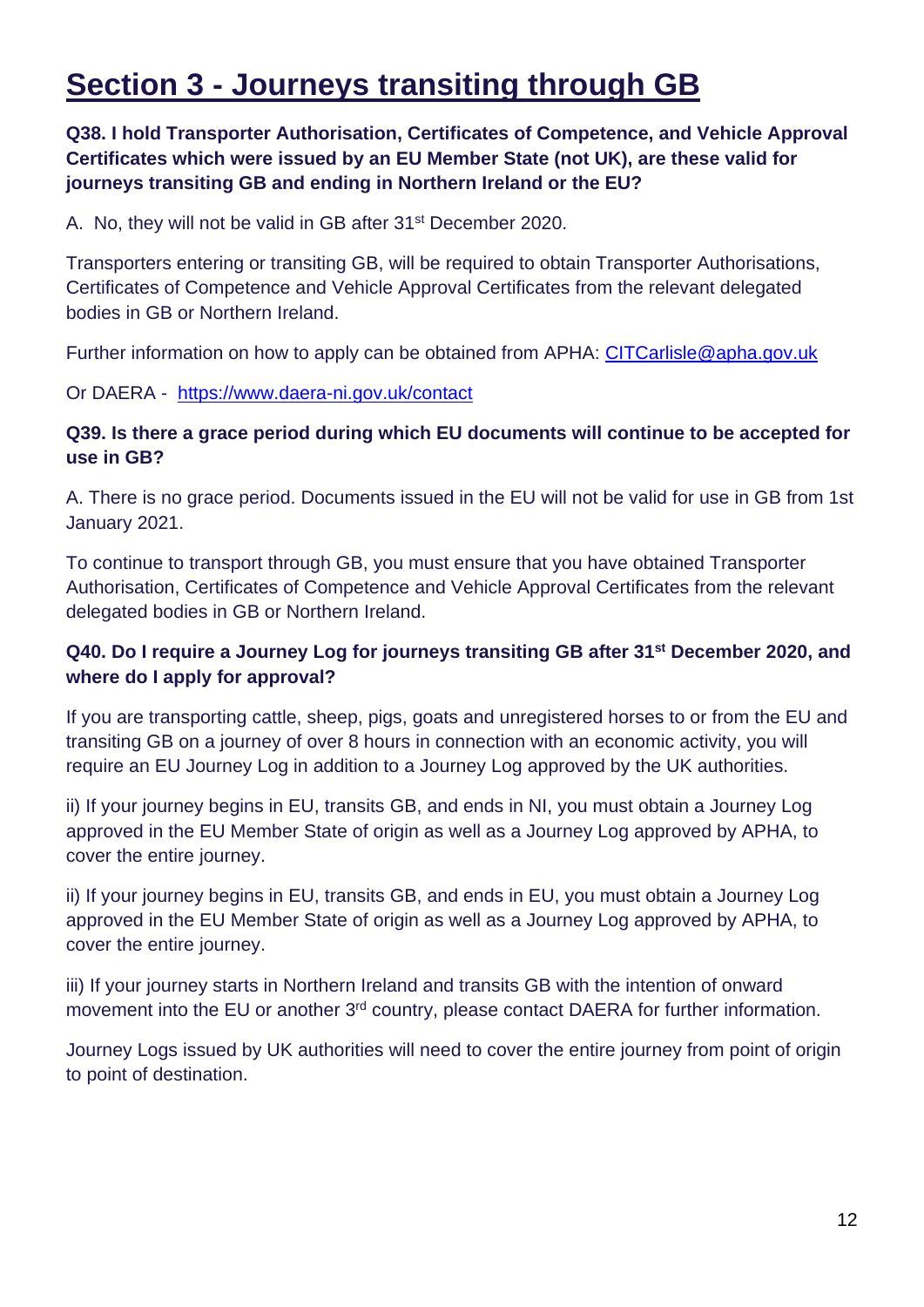Journey Logs should be applied for at least 2 working days in advance of the journey

Further information on how to apply can be obtained from APHA: [CITCarlisle@apha.gov.uk](mailto:CITCarlisle@apha.gov.uk)

Or DAERA - <https://www.daera-ni.gov.uk/contact>

# **Q41. Do I need to submit my approved EU Journey Log to APHA when applying for a GB Journey Log?**

**A.** You do not need to submit your EU journey Log to APHA; however, you will need to make a formal declaration with your GB Journey Log application that you have applied for an EU Journey Log.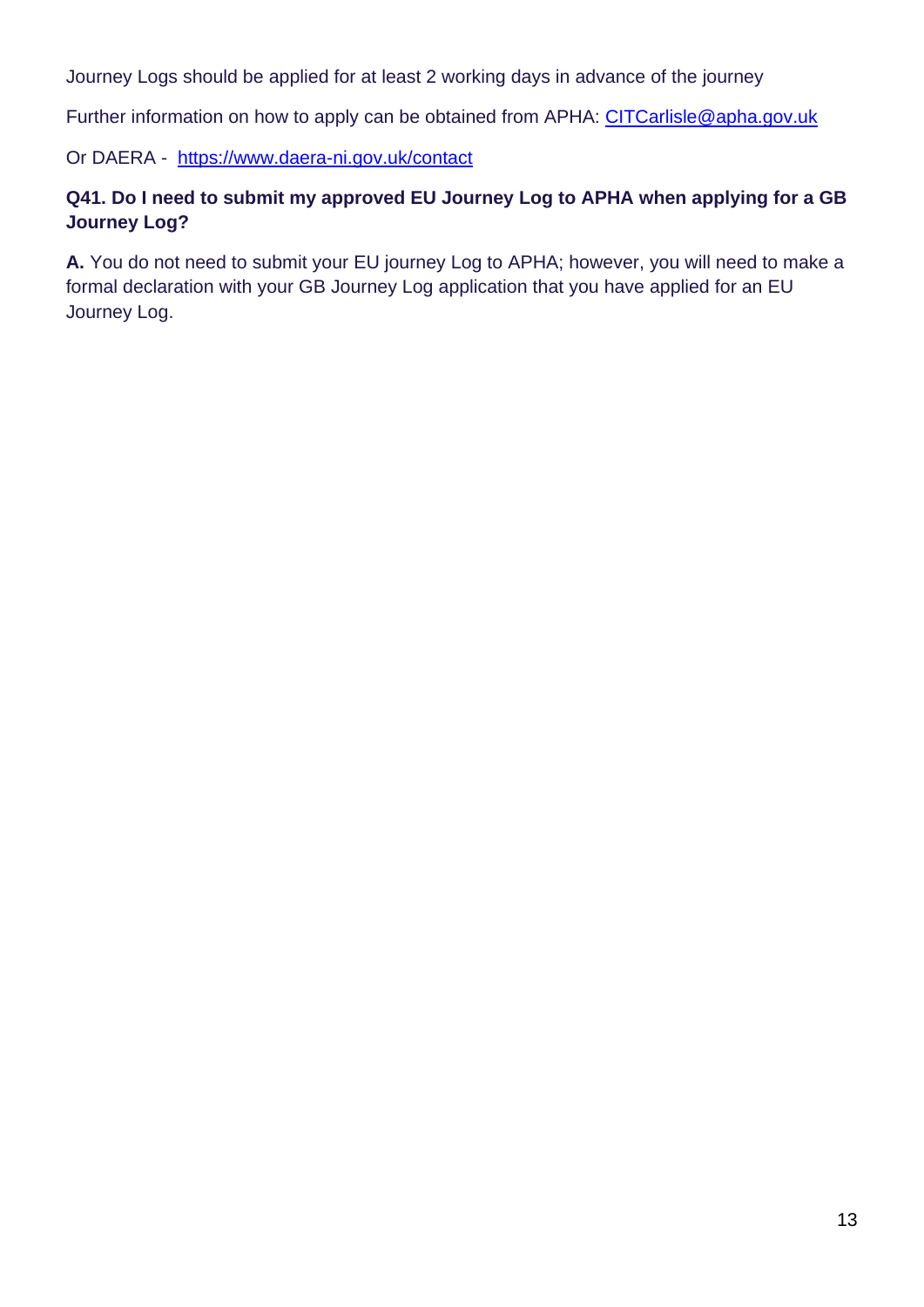# **Section 4 - Journeys within the UK**

# **Q42. Are my GB issued Transporter Authorisation, Certificate of Competence, and Vehicle Approval Certificates valid for use in Northern Ireland (NI)?**

A. Yes, GB issued Transporter Authorisations, Certificates of Competence, and Vehicle Approval Certificates will continue to be valid for use in NI.

# **Q43. Are my NI issued Transporter Authorisation, Certificate of Competence, and Vehicle Approval Certificates valid for use in GB?**

A. Yes. NI issued Transporter Authorisations, Certificates of Competence, and Vehicle Approval Certificates will continue to be valid for use in GB.

# **Q44. Does a journey within the UK, which is over 8 hours, require a Journey Log?**

A. No. Journey Logs are not required for journeys within the UK (only).